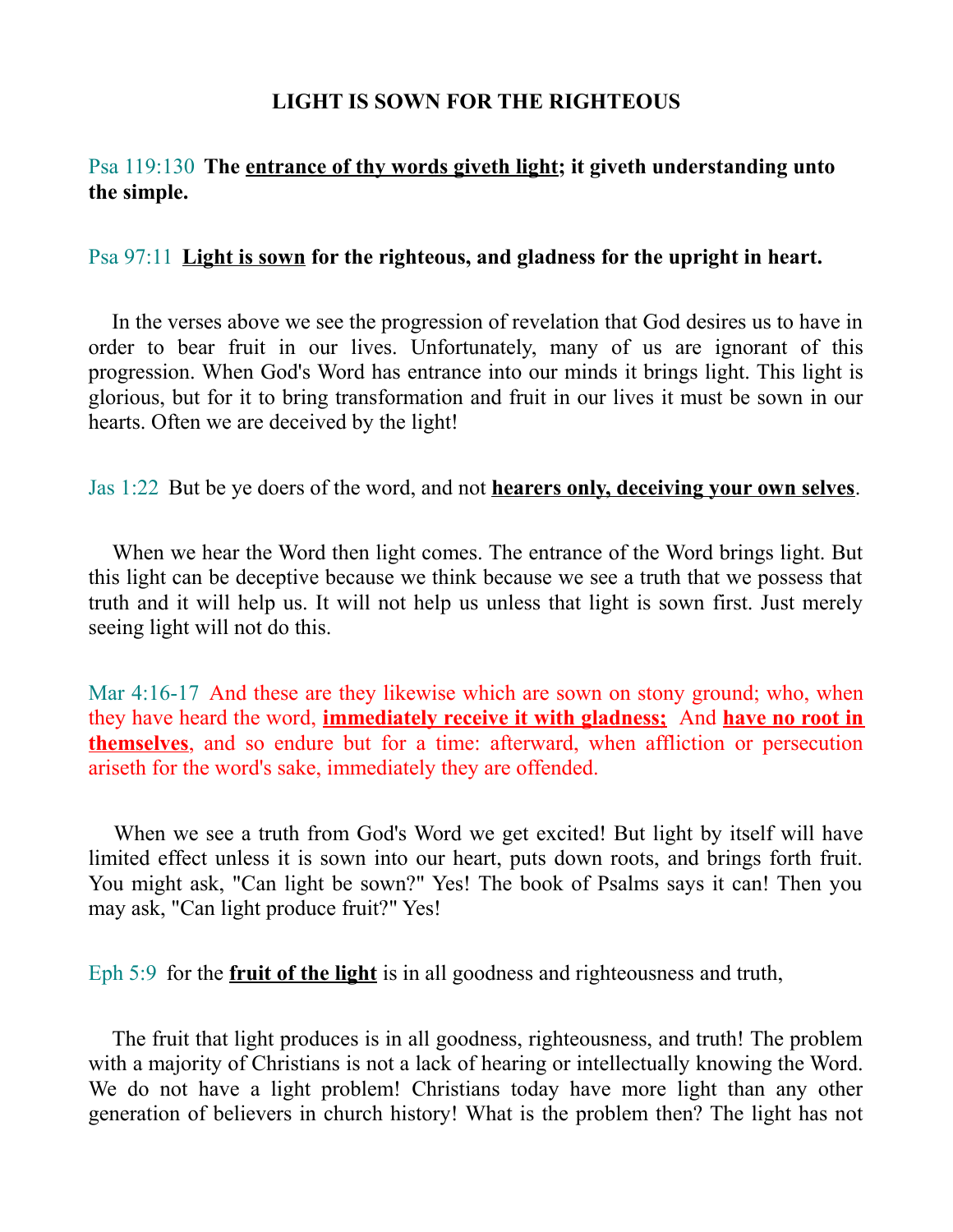been sown, taken root, and then born fruit! Ask the average Christian what they heard in church last week and they will say, "I can't remember, but it was good!" That is because when they heard the Word they saw light. They even rejoiced in the light, but the light was not sown in them and did not take root. The light came and the light left!

Mat 13:12 For to the one who has, more will be given, and he will have an abundance, but from the one who has not, even what he has will be taken away.

Jesus spoke of this principle. To one who really has the Word [rooted in them] then there will be fruit [have in abundance], but from the one who has not [the Word rooted in them] even what he [thinks He has because he saw the light] will be taken away. Have you ever wonder why your life is not a whole lot different than it has been in the past seeing you have heard thousands of sermons, read hundreds of Christian books, and even attended seminars! It is because you are constantly being exposed to light but that light has not taken root in you!

So, how do we let the Word be sown in us? It is by meditating on what we have heard. It is sticking with the light we have seen and not letting it go. It is by going over and over and over that truth that we have seen until it becomes sown in us, becomes a part of us, and the light bears its fruit!

Jas 1:25 But whoso **looketh into the perfect law of liberty,** and **continueth** *therein,* he being not a forgetful hearer, but a doer of the work, this man shall be **blessed in his deed.**

The word for "looketh" in this verse means to bend down and steadfastly look at something. Many of us on a walk just walk by things and behold casually. This word here means that we see something lovely like a flower and bend down with hands on our knees and stare at it for a long while, taking in every detail. We need to do this with the light we have seen from the Word. If you have seen light from the Word you need to write it down and then go over it and over it and over it. I would not recommend reading a bunch of Christian books one after another. I would spend time in God's Word and then what He shows you in the Word write it down and then spend hours meditating on what you have seen. The more you look the more you will see. The light will be sown in you and it will bear fruit! I am not saying don't read Christian books, but what I am saying is that the majority of your time should be in the Word of God and then meditating on what you have seen from it. When you do this you will be blessed in your deed. This means you will bear fruit!